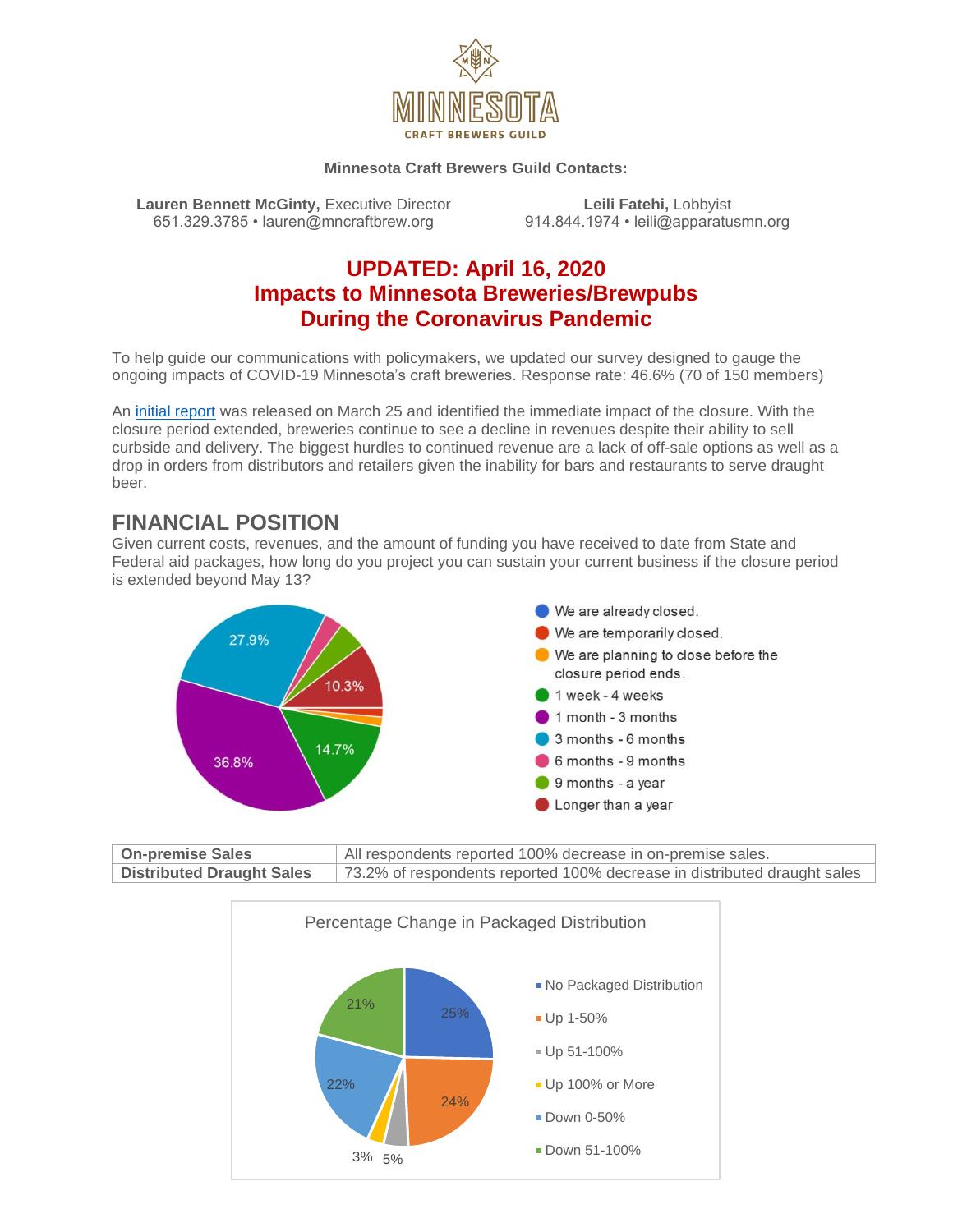

# **EMPLOYMENT**

Employment statistics reflect the number employed before the closure period, after the closure period was announced, and the percentage change.

|                          | <b>BEFORE</b> the<br><b>Closure</b> | <b>AFTER the Closure</b><br>was Announced | Percentage<br><b>Change</b> |
|--------------------------|-------------------------------------|-------------------------------------------|-----------------------------|
| # of Part-time Employees | 977                                 | 670.                                      | $-31.4%$                    |
| # of Full-time Employees | 722                                 | 354                                       | $-51 \%$                    |

**If you had to furlough or lay off workers, are they currently receiving support through the MN Unemployment Insurance program, or are they facing barriers to receiving those benefits?**



#### **If your employees are currently facing barriers to receiving support from DEED (MN unemployment), please explain.**

- They are making MORE on unemployment somehow
- We have a pending an issue that won't be looked into until 4/15/20 due to how busy they are. DEED states it could be longer. That individual hasn't received any income since 3/20/20. That individual is the only source of income for the family.
- 3 owners partnership don't qualify under deed or for unemployment so zero pay right now
- One of our employees is having a difficult time receiving benefits and we have been having trouble rectifying the situation because the UIMN employer line is not active.
- Denials don't always include explanations. Criteria for the denial would be helpful.
- Hairdresser as second job, High school students working 20 hours plus per week denied even though they pay UI insurance. Guess what they have bills as well.
- The spouse of our one owner is our full-time lab tech making W-2 wages. She was denied due to the relationship with the owner.
- Everyone has applied for the benefits but a couple of them are still in pending status. However, I do believe they will receive benefits.
- Some have other jobs they've been able to maintain, and so don't qualify for UI benefits
- All full-time staff was cut to 20 hours. 2 of the 4 could not receive unemployment because they were new employees and prior year's wages were low.
- A lot of our part time employees are still employed full time elsewhere and used a shift or two a week for supplemental income.
- One of our employees isn't able to receive UI now at all because of a previous claim for benefits that had a mistake in it, even though that was a completely different situation and was inadvertent.